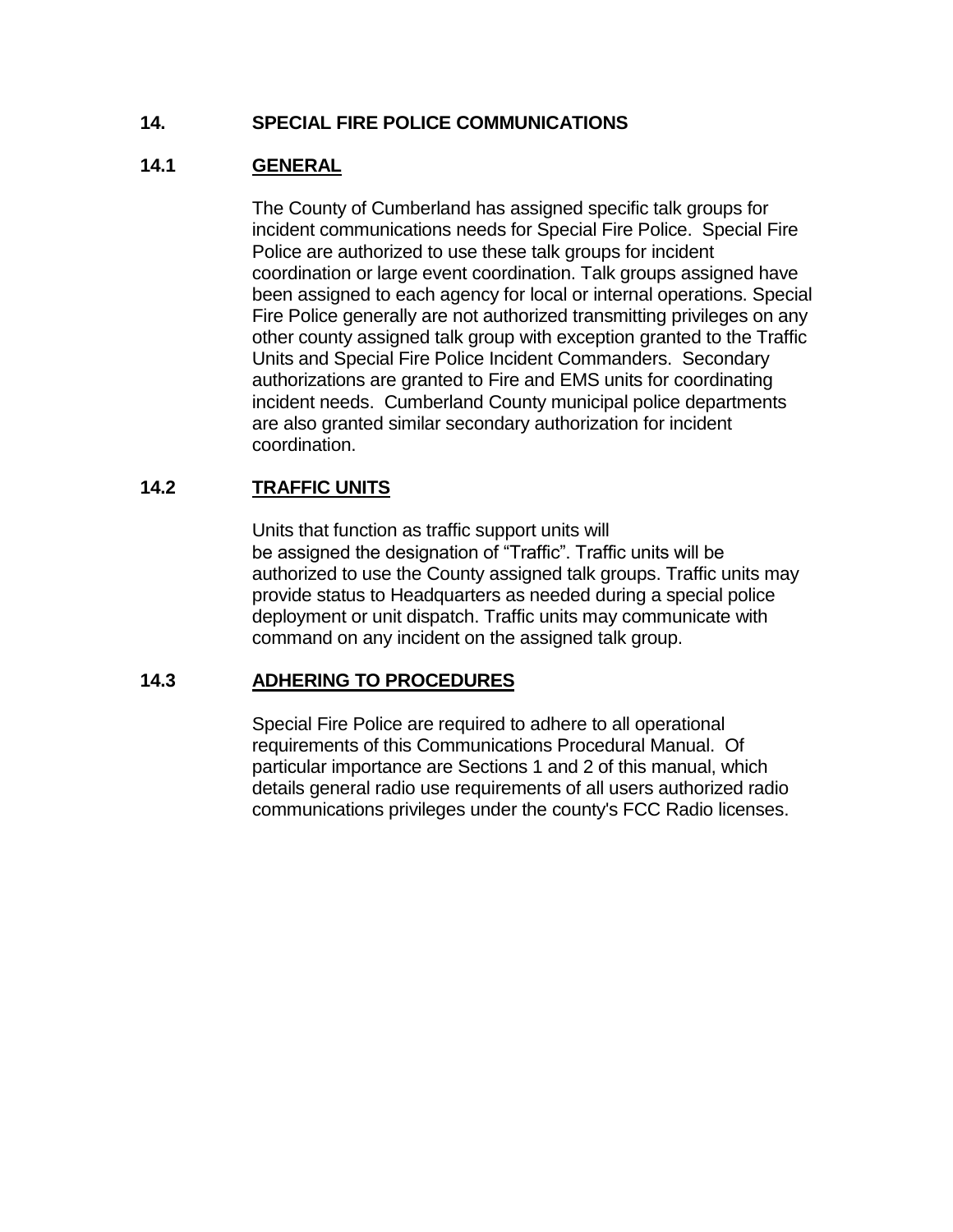## **14.4 COMPLAINTS**

Complaints involving improper radio use will be directed to the Special Fire Police captain of the organization involved in the violation. The Special Fire Police captain is expected to take any or all necessary action to insure no future violations will occur. If violations continue, the Cumberland County Fire Police Association will be notified of the failure to comply. Additionally, the county may also notify the fire company or municipality of the failure to comply with operational requirements. In the event that violations continue after this notification, the county can revoke radio privileges for the entire Special Fire Police Organization and/or file a notice of violation with the Federal Communications Commission.

## **14.5 SPECIAL FIRE POLICE ROSTERS**

Each individual Special Fire Police Association is required to submit, on an annual basis (no later than January 31), a roster of personnel with assigned *"FP"* numbers to the Cumberland County 9-1-1 Center. Included with this roster should be the Association's mailing address and the telephone numbers of the Captain and Lieutenant.

### **14.6 INCIDENT OPERATIONS**

#### **Dispatch –**

Special Fire Police will be dispatched over the fire dispatch talk group and the conventional dispatch radio frequency.

Special Fire Police activation should be considered as "automatic" with the dispatch of fire service units for public safety needs. The OIC of the incident shall allow adequate and reasonable time for Special Fire Police to respond and function at an incident. Only after the arrival of apparatus to the scene and the OIC has determined that insufficient fire police resources have responded may the request for re-dispatch of Special Fire Police be considered. For incidents in which traffic control assistance is required by any of the county's law enforcement agencies and the Fire Services are not part of the incident event, Special Fire Police will be activated by company pager(s). Announcements for Special Fire Police will be done with an activation of the appropriate pager and 2 verbal announcements of the response.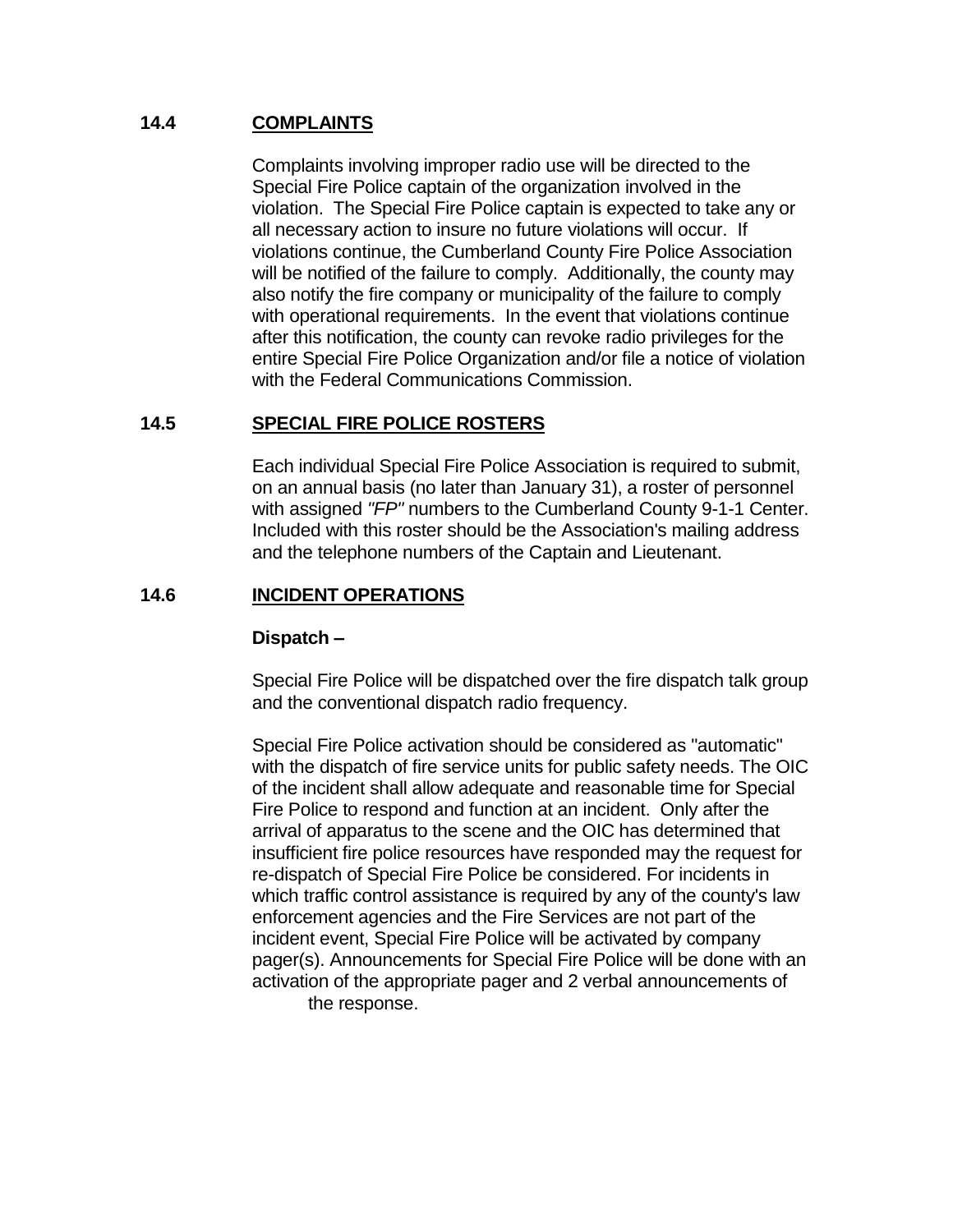#### **Response –**

On any incident where Fire Police are requested and the Fire Department is **NOT involved** with the incident (Fire Police Only event), the  $1<sup>st</sup>$  due Fire Police only (if multiple are requested) may advise on Fire 1 that their staff is responding to the request by stating "Fire Police XX is responding". When the first unit arrives on scene, they may advise Headquarters on Fire 1 by stating "Fire Police XX is on scene". At the conclusion of the event, they will advise "Fire Police XX is available". All operational traffic will still be handled by the Fire Police on their Operational Talk Groups as they choose. If there is a need for additional resources or other information to or from Headquarters, hailing will be done on Fire 1. If the initial request is for a Traffic Unit or the Traffic Unit handles the request, normal traffic should only come from the Traffic Unit.

Special Fire Police responses should be coordinated on local talk groups or the county wide fire police talk group by the responding agencies officers.

### **Operations –**

The special fire police OIC will assume and coordinate use of one of the fire police ops talk groups. Coordination of the use of these talk groups during multiple incidents will be handled by the various OIC's operating during the events.

### **Command –**

The Special Fire Police OIC may communicate with the fire department on the assigned fire department ops talk group for incident coordination. It is recommended that the Special Fire Police OIC locate themselves at the Command Post of the incident whenever possible. If the Fire Police are the sole response or remaining response to an incident, they may utilize their local command number. They will continue to operate on their Fire Police talk group and hail Headquarters on Fire 1 if a need arises.

#### **Emergency Button Activations –**

This is covered in Section 11.14 of this manual